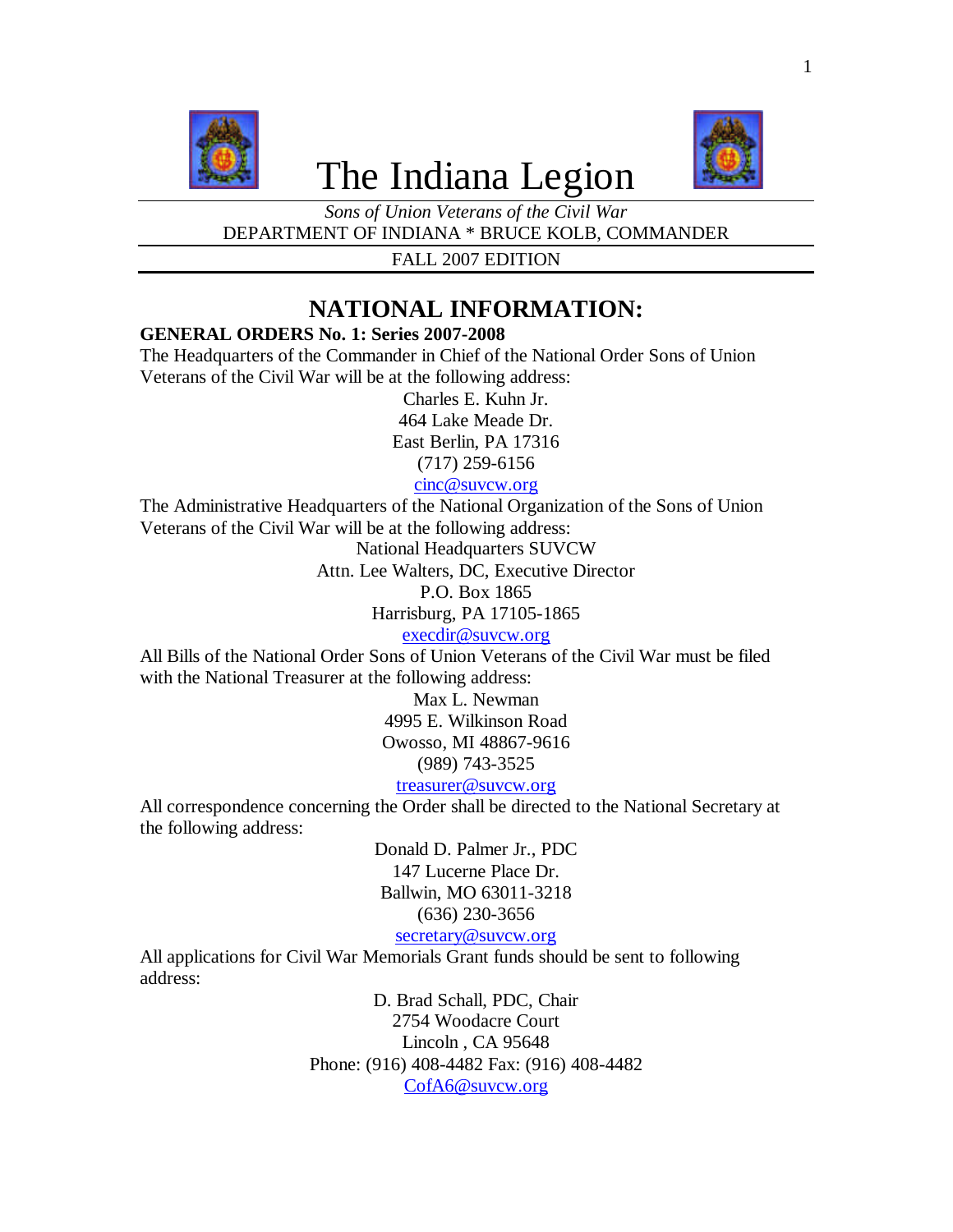#### **GENERAL ORDERS No. 5 (4 and 4A): Series 2007-2008**

- 4. The Constitution is very specific in defining Membership in the Order. It specifically states that there will be three (3) classes of Members. They are Members, Life Members, and Honorary Members.
- 5. Therefore with a heavy heart and a great deal of thought as well as reluctance to issue this Order it is the general consensus that further recruitment of Junior Members must be held in abeyance until such time that the Constitution and the Regulations of this Order are no longer in conflict with each other concerning this issue.
- 6. Juniors (and Junior Associates) that have already been initiated into the Order, and are currently on the Roster of the same, shall remain with the same restrictions as are currently in force concerning them.
- 7. Applications for Juniors (and Junior Associates) that have applied to a Camp, Department or the National Order prior to 29 August 2007 may be initiated into the same. Any further recruitment of Juniors (and Junior Associates) shall cease until such time as the Constitution and Regulations of the Order are no longer in conflict concerning Juniors (and Junior Associates).
- 8. It is my earnest hope that this issue will be brought to a close during this Administration. I will do everything within my powers as Commander in Chief to bring this to a successful conclusion and re-establish Juniors and Junior Associates within the Order if at all possible, for this issue also affects this Office as well. I too have a Grandson that will be eligible to become a Junior next year. So ordered this 28th day of August, 2007

By Order of: Charles E. Kuhn, Jr. Commander in Chief

# **ALLIED ORDERS OF THE GAR CENTRAL REGION CONFERENCE**

Submitted by Alan Teller

The Department of Indiana SUVCW are the sponsors for the Allied Orders of the GAR Central Region Conference (CRA) on October 6 in Crawfordsville, Indiana. The CRA represents 14 Midwestern states. The last day to reserve a room at the Holiday Inn at special rates (\$73.95 -\$79.95 + taxes) is Friday, September 14. For room reservations, call Holiday Inn at (765) 362-8700. The last day to register for attendance is September 21. Registration forms are available on our web site http://suvcw.org/in/DEPTIN.html. We will meet at St. John's Episcopal Church. We will use the south side entrance (south is the right side as you face the church). Registration form will also be at the back of the Legion.

# **DEPARTMENT INFORMATION:**

## **YAHOO EMAIL LIST LINK**

We encourage those with email addresses to join, if you have not done so already. This is an excellent way to stay informed on what is happening in our Department. To sign up, send an e-mail to: IndianaSUVCW-subscribe@yahoogroups.com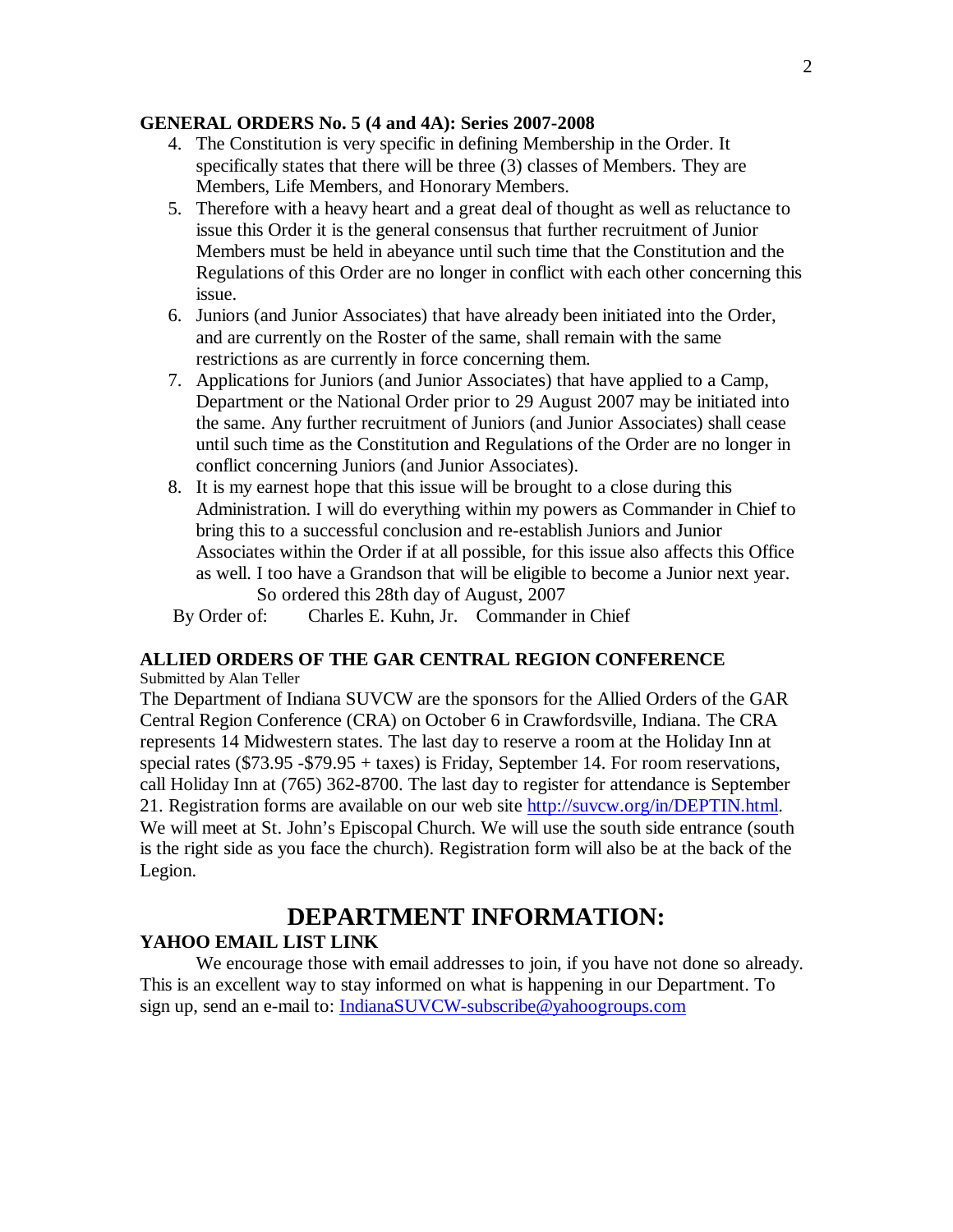# **17TH ANNUAL CIVIL WAR DAYS AND LIVING HISTORY: OCT. 12-14**

From Indiana 2007 Festival Guide

At Hartford City, on SR 26 E. across from the 3M plant. Civil War reenactment, battles, skirmish, cavalry, artillery, sutlers, tea and fashion show, ball, demonstrations, presenters, and food. Fri. 9 a.m. – 3 p.m.; Sat. 9 a.m. – 10 p.m.; Sun. 9 a.m. – 3 p.m. Admission is charged. For more information, call 765-348-4319 or visit hartfordcitycwdays.com.

#### **NEXT LEGION DEADLINE**

The anticipated publication for the date of the Winter issue is December 15, 2007. **To contact the editor,** please email her at  $\frac{ikt60@earthlink.net}$  or send articles to Mrs. Jennifer Thompson, 6019 Allendale Dr., Indianapolis, IN 46224. The editorial deadline is **November 30.**

# **CAMP INFORMATION:**

## **ORLANDO A. SOMERS CAMP, NO. 1**

#### **UPCOMING EVENTS**

Oct. 6, 2007, Crawfordsville, Central Region Association Conference, Presentation of Colors

Three 2007 events for which dates have not been set:

Ridgeville, Randolph County – Civil War Monument & Cemetery re-dedication, Mark Davis

Amboy, Miami County – Dedication of two Civil War Soldiers Graves, Parker Shinn Lindley Cemetery, Greentown, Howard County – Dedication of new stones and cemetery restoration

#### **COL. WILLIAM H. LINK CAMP #12**

No report was submitted from this camp.

## **CHAMPION HILL CAMP #17**

#### **Camp #17 Supports Battlefield Preservation**

The zeal, which characterized Indiana's leadership in preserving the Union, remains intact in Huntington County. Champion Hill Camp 17 responded to the appeal, by the Civil War Preservation Trust, for contributions to secure an additional 145 acres of the Mississippi battle site from which the Camp takes its name.

Several historians consider the 1863 battle to be the most strategically significant of those fought in the western theater. It was the key to Grant's capture of Vicksburg, which split the confederacy and opened the mighty Mississippi to federal navigation.

The targeted tract includes the ground over which the Hoosiers of the 34 and 47 Indiana drove the retreating rebel forces. These brigades, led by Generals McGinnis and Slack, included many Huntington County volunteers.

The Camp voted to appropriate \$475 and invited individual members to augment the fund. The members responded enthusiastically, resulting in an aggregate contribution of \$1,700 – coincidentally representing \$100 for each of the 17 Huntington County men killed in the battle.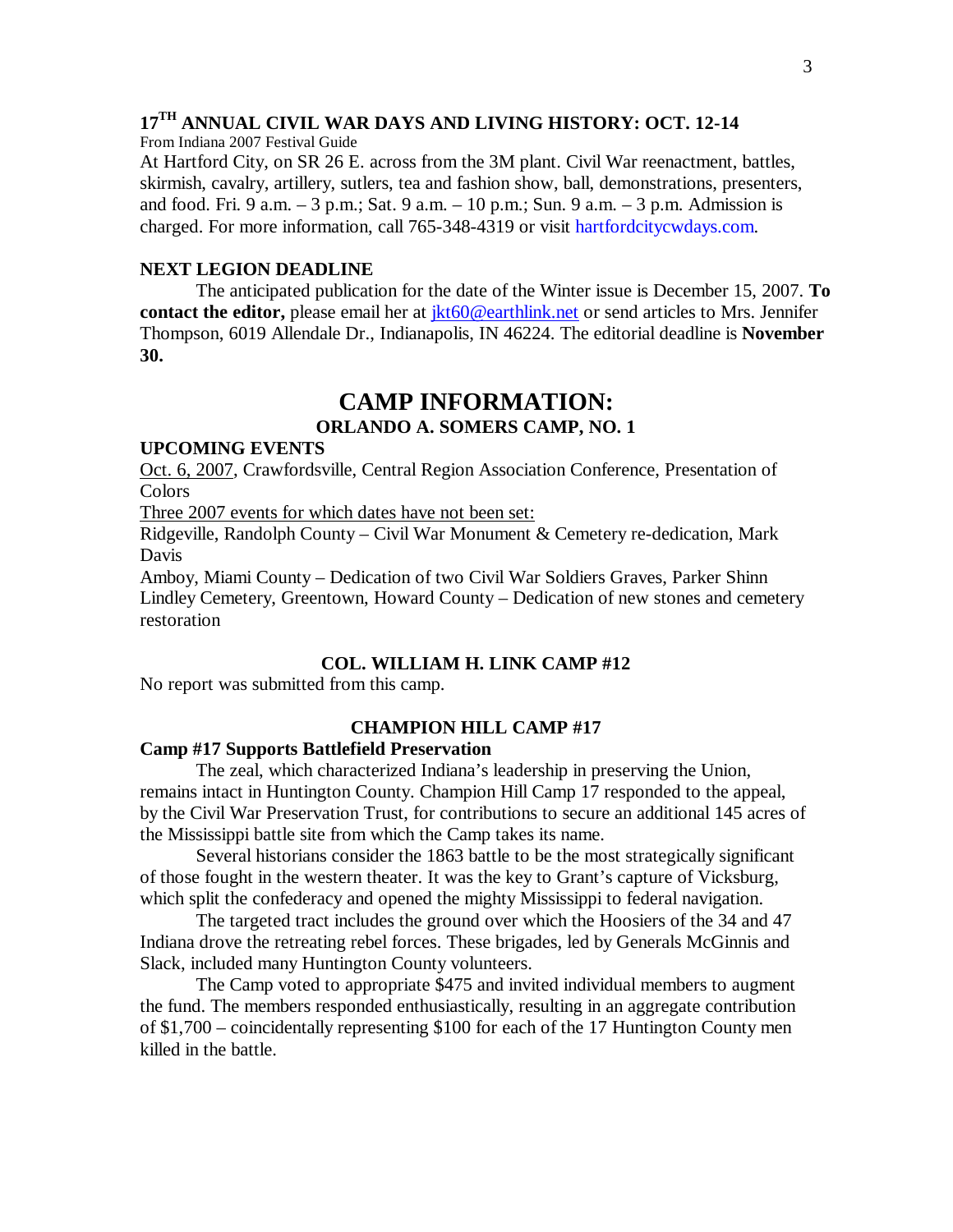#### **WILLIAM A. BENTON CAMP #28**

No report was submitted from this camp.

## **DAVID A. PORTER CAMP #116**

# **UPCOMING EVENTS**

Submitted by Camp Commander, Jack Shaw September  $29<sup>th</sup>$  – Camp Meeting October27th – South Bend Meeting November  $24^{\text{th}}$  – Election of Officers

## **BEN HARRISON CAMP #356**

## **NEWTON COUNTY PROJECT**

Submitted by Kyle Conrad

The graves registration worksheets for the entire county have been completed and will be entered into the graves registration database in the near future. To date, 246 veterans have been identified who are buried here and another 13 still need additional research. Flag holders are being placed in the cemeteries. Each gravestone is being photographed to record the condition of the stones and to have a complete record of the civil war burials. If you have not contacted Kyle about your possible Newton County Civil War ancestors, please do so to enable him to enter accurate information in the database. He also has a listing of those from Newton County, who are buried on battlefields and national cemeteries. To contact him, please email him at KidClerk@aol.com.

## **CIVIL WAR FLAG PRESENTED TO CHARLIE KEMPER**

Submitted by Charles Hughes



Charlie Hughes (left) presented Charlie Kemper with an 1864 34-star Civil War flag of the United States of America at the American Legion in honor of the 65 officers and 1,498 enlisted men from Fayette County who served their country in that war. Hughes said Kemper has a collection of about 20 flags used for various Veterans Council displays.

#### **UPCOMING EVENTS**

Submitted by Camp Commander, Mike Beck October 13, 2007 – The American Legion Color Guard will hold a flag retirement ceremony at 2:00. November 10, 2007 – Jenny Thompson will present a lesson on the GAR.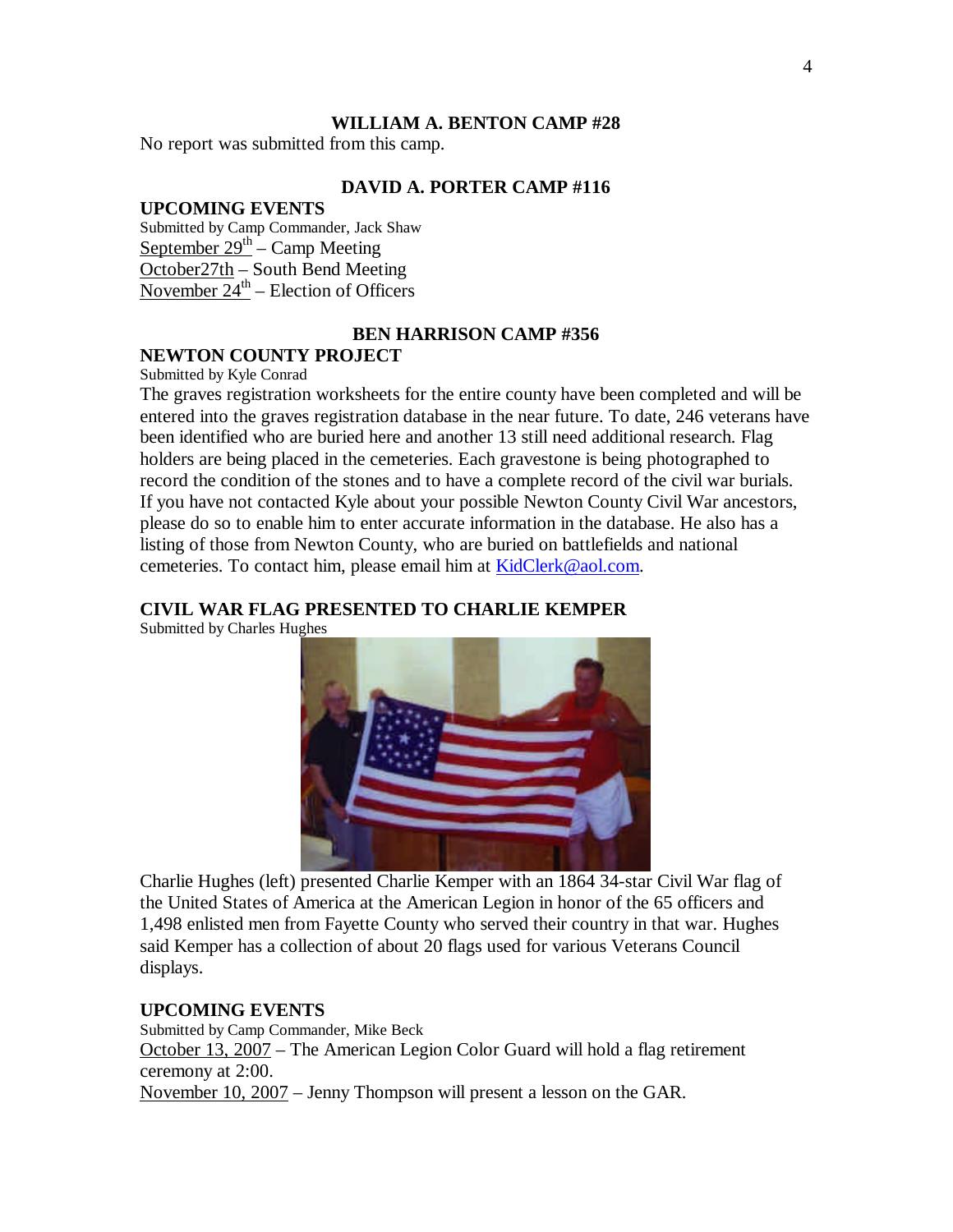December 8, 2007 - Commander Beck will present a lesson on Gettysburg. If any of the members of the Ben Harrison Camp had relatives that were involved in the battle, please contact Commander Beck at fsgtcod11indiana@att.net and he will cover where your relative's regiment was during the battle.

January 12, 2008 - Installation of officers February 8, 2008

March 8, 2008

April 12, 2008

All of the above meetings are held at 11:15 a.m. at the American Legion Post #500, located at 1926 Georgetown Rd. in Speedway. This location is north of the intersection of Crawfordsville Rd. (I 74), Georgetown Rd. and  $16<sup>th</sup>$  Street – across from the Indianapolis Motor Speedway.

If you have not attended a meeting yet and plan to do so, please contact the Secretary Jerry Thompson at  $ikt60@earthlink.net$ , so we can prepare for your initiation into the camp.

# **OTHER INFORMATION:**

# **INDIANA HISTORY TRAIN AND "FACES OF THE CIVIL WAR" EXHIBITION**

The History Train, sponsored by the Indiana Historical Society, will travel to five stops in the northern half of the state in 2007 with this exhibit – Indianapolis Sept. 27-29; Kokomo Oct. 4-6; Wabash Oct. 11-13; Valparaiso Oct. 18-20; and Fort Wayne Oct. 25- 27. The exhibit is located in three 65-foot rail cars and is free. It is transported by the Indiana Rail Road Company. Temporary depots are designated at each stop. More information can be found at www.indianahistory.org. or by calling 317-232-1882.

## **BATTLEFIELD PRESERVATION**

The Civil War Preservation Trust (CWPT) is currently working on bipartisan legislation to reauthorize the Civil War Battlefield Preservation Program, the primary source of federal matching grants to nonprofit groups for battlefield preservation, which has been used to save 14,000 acres in 15 states. In the summer of 2007, bipartisan legislation was introduced in the House and Senate to reauthorize this successful land conservation program. In the House, Congressmen Gary Miller (R-CA) and Bart Gordon (D-TN) introduced the CW Battlefield Preservation Act of 2007 (H.R. 2933) with the support of 22 original cosponsors, including Mark Souder (R-IN). In the Senate, Senators Jim Webb (D-VA) and Jeff Sessions (R-AL) introduced a similar bill (S.1921) with 17 original cosponsors. Both bills reauthorize funding up to \$10 million a year for five years, through FY2013. Please contact your US Senators and Representations to ask them to cosponsor these bills. For more information, visit www.battlefieldactivist.com.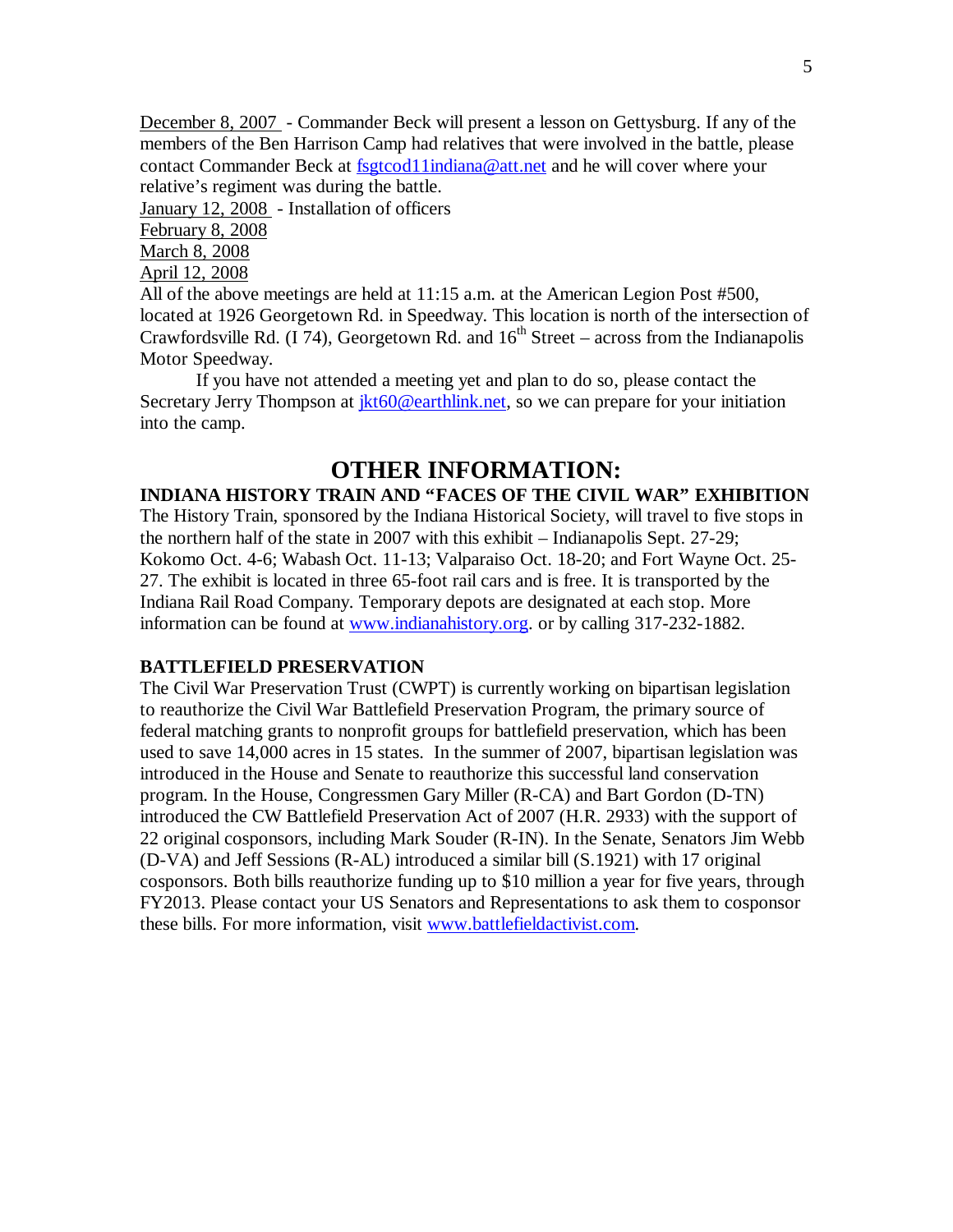| G. A. R. Allied Orders Central Region Association                               |
|---------------------------------------------------------------------------------|
| Conference                                                                      |
| Crawfordsville, Indiana                                                         |
|                                                                                 |
| October 6, 2007                                                                 |
| Lunch                                                                           |
| Number Cost                                                                     |
| $X $12.50 = $$                                                                  |
| <b>Dinner</b>                                                                   |
| Number Cost                                                                     |
|                                                                                 |
| Roast Beef X $$28.00 =$                                                         |
| <b>Registration:</b> \$5.00each X Number_______ = Total $\frac{1}{2}$           |
| Total                                                                           |
| Registration $\frac{1}{2}$                                                      |
| Lunch $\frac{1}{2}$                                                             |
| Dinner \$                                                                       |
| Total Due $\frac{1}{2}$                                                         |
| Make checks payable to: Department of Indiana SUVCW                             |
| Return form and payment to: Alan Teller                                         |
| <b>3003 Lamplighter Lane</b>                                                    |
| <b>Kokomo, IN 46902</b>                                                         |
| <b>RETURN BY: September 21, 2007</b>                                            |
| Questions: alan.teller@insightbb.com                                            |
| For room reservations call: Holiday Inn, (765) 362-8700                         |
| Ask for "Central Region Association Conference" rates \$73.95 - \$79.95 + taxes |
|                                                                                 |
| Address                                                                         |
| $City$ $City$ $State$ $Zip$                                                     |
|                                                                                 |
|                                                                                 |
|                                                                                 |
|                                                                                 |
| <b>Current/Past Highest Office</b>                                              |